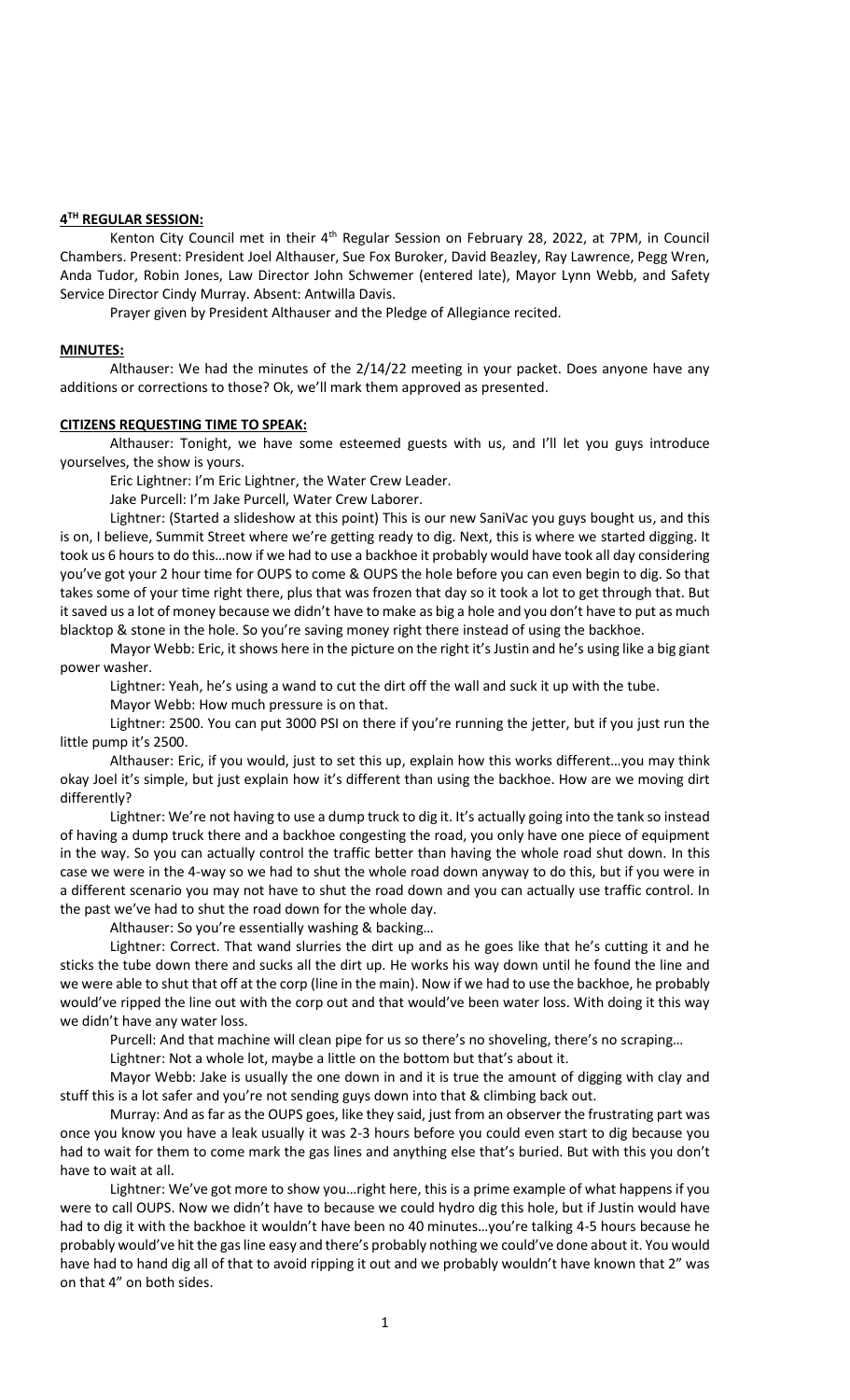Purcell: We would've ripped out all the gas lines out with the backhoe.

Lightner: And we would've had to tear the road up to get to it.

Purcell: So then we've got to wait for the gas company to come & fix the gas lines before we can proceed with the water line.

Mayor Webb: And how much backfill did you have on this one?

Lightner: Less than 2 tons of stone.

Mayor Webb: What would it have been with the backhoe?

Lightner: 8 (+) tons, so you saved a lot of money right there with cost, time & labor.

Mayor Webb: These were just some of the ones we had pictures of. Guys, share with them…I think you guys did a big sewer line, I don't know if it was storm or sewer up here on Columbus…

Purcell: It was a storm sewer.

Lightner: I flushed that storm out today and I got it all opened. With the old truck you'd have never got it opened. With the new truck I was able to open it and suck everything out of that line and it should work. This next rain we're going to see.

Beazley: That was between Wayne and…you were working on the intersection of Wayne & Columbus Street and one more to the east earlier.

Lightner: Yeah, I got a bunch of stuff out of there today on that.

Mayor Webb: Do you have a big tool that goes down through that or is it just water?

Lightner: Well, you've got a bunch of different heads you can put on the end of that water jet machine. They've got one called a Warthog and it spins and cuts the roots out of the pipe. It does a very good job too because we were kind of skeptical in the beginning because we've never had one. So we ran it up a line over on…where was that at Jake? Were you with me that day?

Purcell: Which day?

Lightner: It was leaking out on the road. Did you help on that? Up on Glendale? Purcell: Yes.

Lightner: You can ask Jake about the one on Glendale. I cut roots out of the line and I had a whole bunch of them on the end of it when I brought it back out. I still didn't get it open because we think the telephone pole is in it, but once we get the camera machine tomorrow we're going to find out. We're going to camera that line to see if the pole is in there. If it is, it's going to get moved.

Purcell: Our old truck would've never pulled anything out of the lines. We'd have never been able to get the roots out or anything like that. We wouldn't have been able to open it.

Mayor Webb: So give us a quick thought from your crystal ball on what the future looks like with this big girl.

Lightner: The future is the City is going to save a lot of money with it. I can see that happening because when you have to cut the road you don't have to cut as much of it up. It's going to save a lot of money on the wear & tear of equipment. You don't have to beat the backhoe up to tear everything up out of the ground. That's going to save money. We don't have to have a bunch of dump trucks up there and that's going to save you money because you won't have dump trucks up there to move the dirt. You'll cut overtime out because you won't have to work a bunch of overtime to get everything done. It can do anything you want really. If you can dig it up, it will do it.

Lawrence: Where does the waste get dumped?

Lightner: Some of it we take to the old shop, it just depends on what it looks like, but usually we take it to the Quarry & dump the dirt. That's usually what it is, it's just wet dirt.

Mayor Webb: So after each time, I know this is your baby, you're very adamant on putting it back like it's brand new.

Lightner: Yes, it's as clean as it is when I take it out when I put it back. I love that thing. It's the best piece of equipment I've ever had. You guys don't understand.

Purcell: Yeah, it's a game changer.

Beazley: I hear your enthusiasm when you say that & your maintenance of it & your care for it is appreciated by us. You can save not only time and materials, but it's a safer way for you guys to work. When you get the calls on these things it's got to be "oh man I'm so glad I don't have to do it like I used to."

Lightner: You're right, it is.

Beazley: That's terrific. I appreciate you sharing, guys.

Lightner: Thank you guys for the truck.

Purcell: We absolutely appreciate it.

Beazley: Keep taking good care of it because we appreciate how you're doing it.

Mayor Webb: Thanks, guys.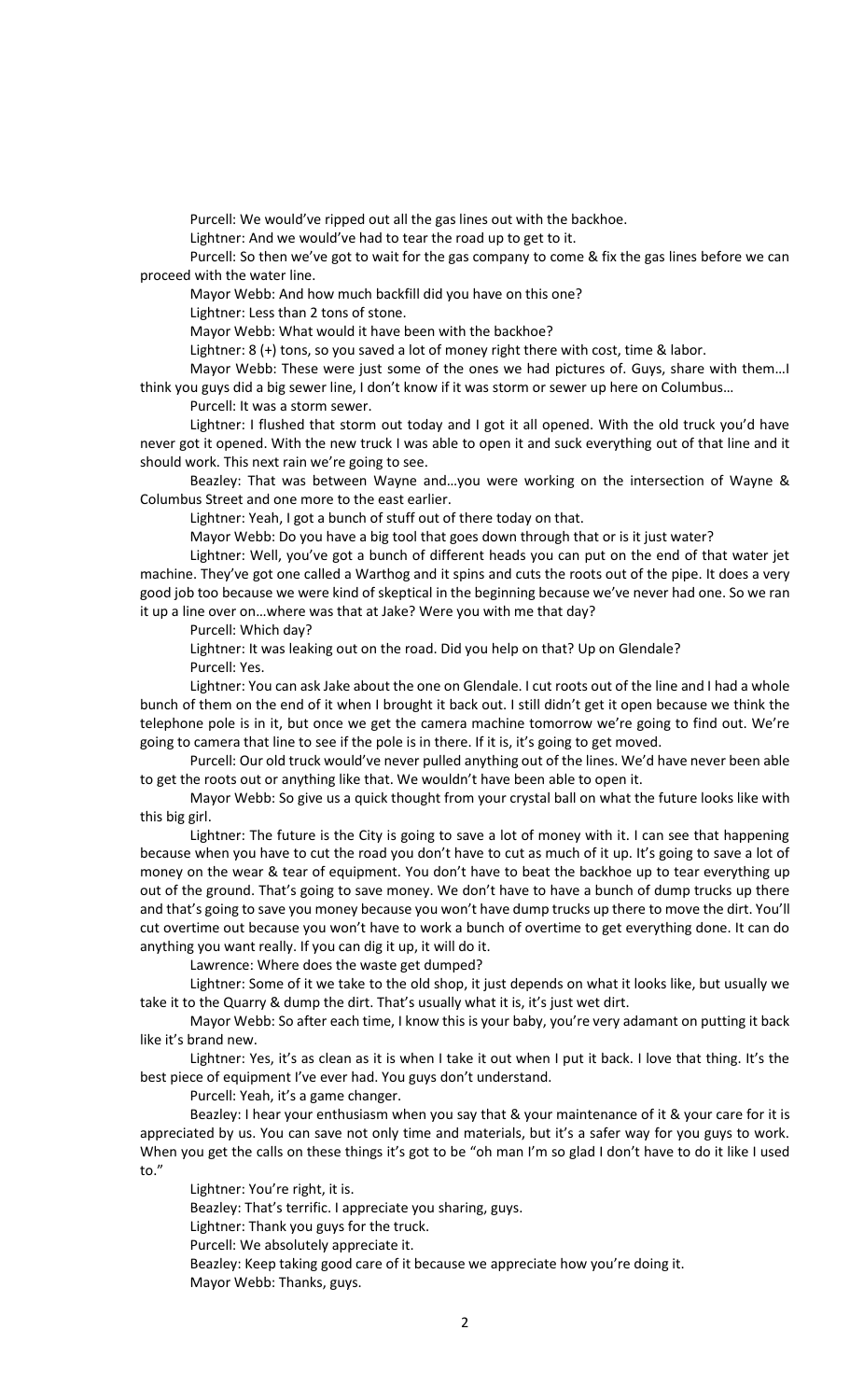Althauser: Any questions for them?

Auditor Brian Hattery: That picture showed gas & water lines in the same trench. Is that typical of utilities being in the same trench?

Lightner: The gas company, for whatever reason, we don't inspect when they put lines in. I think that's something we need to talk about because when the gas company comes in, they put stuff where they want to. We don't tell them where to put it. I think we should tell them where that gas needs to go because what happens is they usually put it where we don't want it and it becomes an issue for us because then we either hit it or it rubs up against something or they bore through something. You don't know how many water lines they bored through over there on Wayne Street and that section over there when they ran all that new gas. I was up there the whole time fixing everything and it was a mess.

Purcell: And if they don't bore through it, it's within inches of our water line.

Beazley: Which makes it difficult for you to do any repair or work on your line. I'm going to guess or presume that we have to work with the administration and legislative body with PUCO because they're granted right-of-way…I know talking to the PUCO is about like talking to this wall, but it doesn't mean we shouldn't try.

Mayor Webb: How accurate is OUPS when they come in?

Lightner: Not very accurate. I mean, I don't know how many times we've hit stuff that wasn't marked right or wasn't marked at all. So it's just hit or miss when they come, I mean it really is.

Purcell: That slows us down, especially using a backhoe. Then if you hit it you've got to wait 4-5 hours for the gas company to even show up.

Lightner: And you can't do anything until they get there, you can't do nothing. I've had it happen. So gas is an issue in town…underground utilities in general.

Mayor Webb: We appreciate you. Thank you.

Althauser: Thank you, gentlemen. Alright, I'd just announce no one else was on the agenda for this evening requesting time to speak, but there will be time for public comments at the end under comments from the public.

### **COMMUNICATIONS:**

Althauser: You saw in your packet we had a communication from the Board of Directors of the West Central Association of Realtors. Our own Antwilla Davis is president for the coming year of that board. So that's their entire listing of their board and the legislative committee. The Kenton Hardin General Health Board minutes for 1/25/22 were in your packet. Any questions? And finally, we have the Kenton Tree Commission minutes from 2/10/22.

### **PETITIONS:**

Nothing.

# **ADMINISTRATION REPORTS:**

Althauser: Chief Musser, you were the main course during Finance, but do you have any kind of report tonight?

Chief Musser: No, I don't have anything.

Althauser: Chief Donnelly could not be here…oh, Chief Donnelly is here. Chief, anything? Chief Donnelly: Nothing at this time.

Althauser: Parks & Rec. There is a report in the form of minutes from 2/9/22. Jacqualine, do you have anything you'd like to add?

Jacqualine Fitzgerald: I can if you want me to. So Doug Carmean is our Chair that runs the Park & Rec meetings and they're going very well as you can see by our notes. The board is a great board to work with. I've worked with boards before and this one is great and they're very engaged. I appreciate them taking the lead on this and we're all working together very well. We're going to work on a Capital Budget for some items at the Quarry to do some improvements there. We applied for the Community Foundation grant so hopefully we'll get some funding from both of those, the Capital Budget and the Community Foundation grant. So, they're just a great board to work with & they're very invested in our parks and it's a great asset to our community.

Althauser: Any questions for Jacqualine? Okay, the next area where we have reports is from the Safety Service Director. Cindy has a couple in there being the Public Works monthly report & the WWTP Daily Flow Discharge. Any questions on those? Cindy, do you want to talk? Alright then, Brian is there anything more for you to talk about?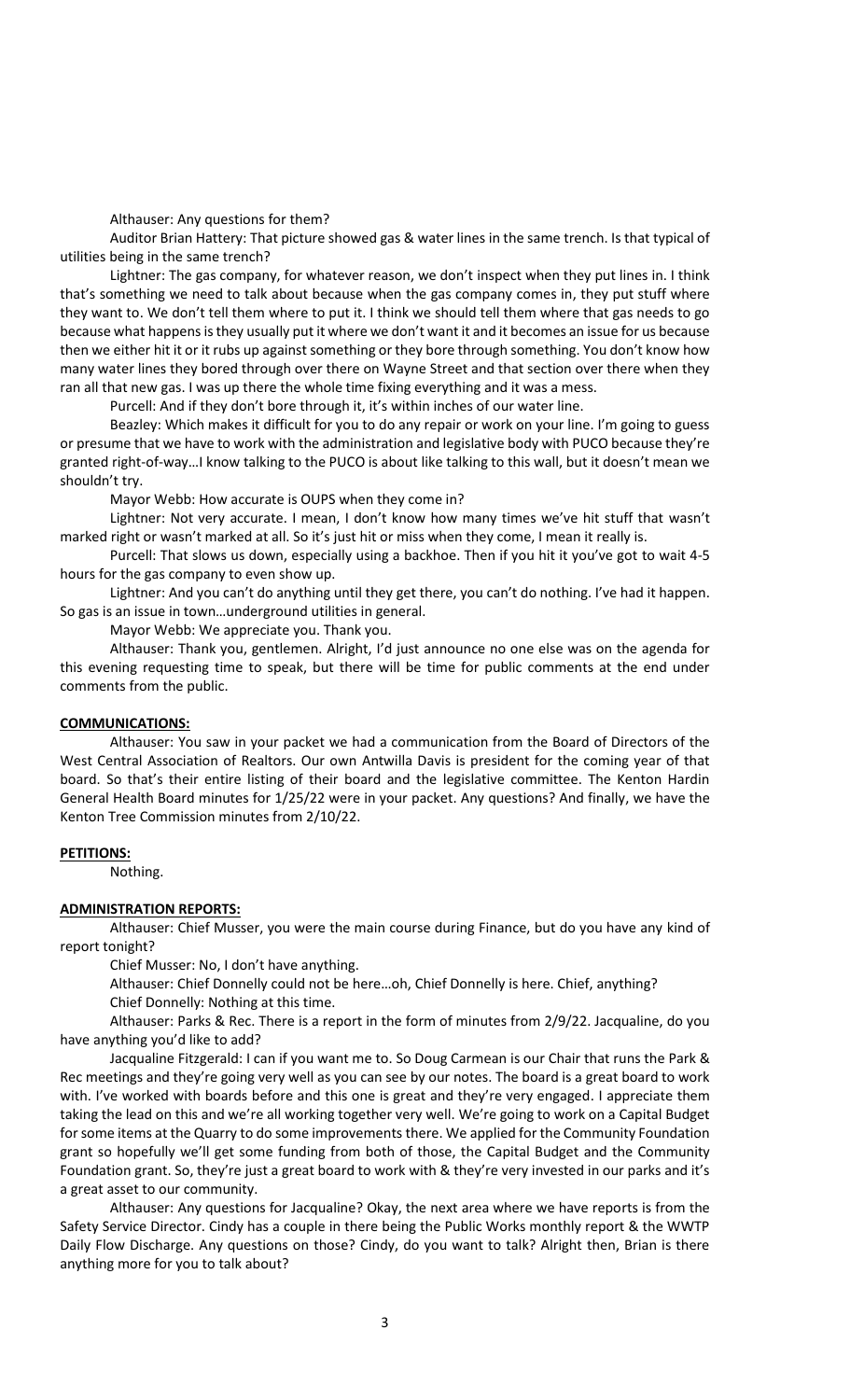Hattery: Pam did mention in the Finance meeting that we're finally getting caught up with some reports & things. Most of them are underneath the Auditor on the City's website. The financial reports…there are like 4-5 different ones, but I would point you specifically to the Revenue Disbursement report. It's not in your packet, it's on the website, but it's an excel spreadsheet that we put together that gives a great where we're at month-by-month revenue vs disbursements for the general, water & sewer funds…if you want to know where EMS is at, what they've collected vs expenses, that is on there. The other thing that's really great is it shows you where our current cash balance of each fund is and the cash balance is the cash that's sitting in the bank if you will. It shows what's encumbered, that means the expenses that we already expect for the year, and then it shows you the leftover unencumbered balance. So that gives you a really good first look at what cash do we actually have that's unaccounted for or not promised to an expense. Sometimes of course we're in the red with our unencumbered balance but that's because we expect to take the entire year of income to pay for things. But we can answer any questions on that. Also, we do have the one for all of last year which gives a great month-by-month summary of the expenses, in & out, and where we ended up in the year as far as cash balances for each of the different funds. So if you ever have any questions, that's one I really like to go to and I'd recommend that you would look at that also. That's all I have. Thank you, Mr. President.

Althauser: John (Schwemer) will not be here until a little bit later so Mayor you're up.

Mayor Webb: I have several things I need to touch base with Council. I need to ask Council to confirm a couple of reappointments on some board members. For the Planning Commission it's Russ Blue, for the Board of Zoning Appeals it's Larry Manns, and then the reappointment of Thom Purcell on Rec Board.

Althauser: All of those Council signs off on those appointments.

**Motion by Mr. Beazley & second by Mrs. Wren to affirm the Mayor's appointments.**

Althauser: Any discussion? **(Roll call vote, 6 ayes; motion carried)**

Mayor Webb: Thank you, everyone. And finally, I just want to introduce our new people to the team starting with Angelica Johnson.

Angelica Johnson: Hello everybody. I'm originally from California, spent 21 years there and then I got a softball scholarship to KY and met my husband there. He is from Kenton and I'm glad to be here. I work at the Water Office with Mary Ann, so we're working to close that gap up, that discrepancy between sales & consumption. I love it, and I'm getting a chance to work with some little girls for softball stuff too, so I'm just embracing the whole big change. I'm excited. Thank you.

Mayor Webb: Angelica's done a great job for us already. It's that go-getter… and then finally, Jacqualine Fitzgerald for our Community Improvement Director, and it also covers Park & Rec, and an abundance of other things…a little nuisance, a little economic development. She's hit the ground running too because we don't have a choice. So thanks everyone, and those are our new people to the team.

Althauser: Sorry I blew your big intro of Jacqualine by having her talk earlier.

Mayor Webb: It all works.

Althauser: Okay, to follow up on what Brian mentioned, I was just going to quickly remind everyone of our duty to review the financial reports. Pam has worked really hard and the Auditor's Office, and Cindy Murray, in getting us back to having all of our financials basically up-to-date. Pam was gone for a long time and we learned a pretty valuable lesson there as far as backup and we're still working to address that. So Pam did send out a notice of the reports where she had the reports attached and Brian highlighted and I agree with him because that's the main report I go to, but this is your City of Kenton Net Receipts Disbursements 2022. There are 5 reports in total that we're going to always call your attention to. That is one, then the Combined m-t-d, y-t-d Expense report which basically shows all of our expenditures.

Beazley: Broken out on a much more complete line item budget basis.

Althauser: Right, so you can go line item by line item and see what our expenditures were. Then there is Combined m-t-d, y-t-d Fund report which will reconcile back to here. It should. That is typically a 2-pager because basically we're just showing where we are in each of the funds. Then the m-t-d, y-t-d Revenue report…we're tracking what our revenue was and has been so far and what it is vs what we anticipated. And then the Revenue History, and this is a very valuable one especially when you get to budgeting time where you can look at 10-11 years of what our revenue has been on a month-by-month basis. The plan is to have those available to you all and the administration and the public by the 2<sup>nd</sup> meeting of the month. Normally what I'll do is I will call attention to them at the  $2^{nd}$  meeting, as I'm doing right now, and ask if there are any questions. What we want to make certain we're doing is documenting that you have seen all of these reports. Brian, Pam, & I are going to work on a date soon, probably during the day based on who I think really would want to attend, but all of Council will be invited and we want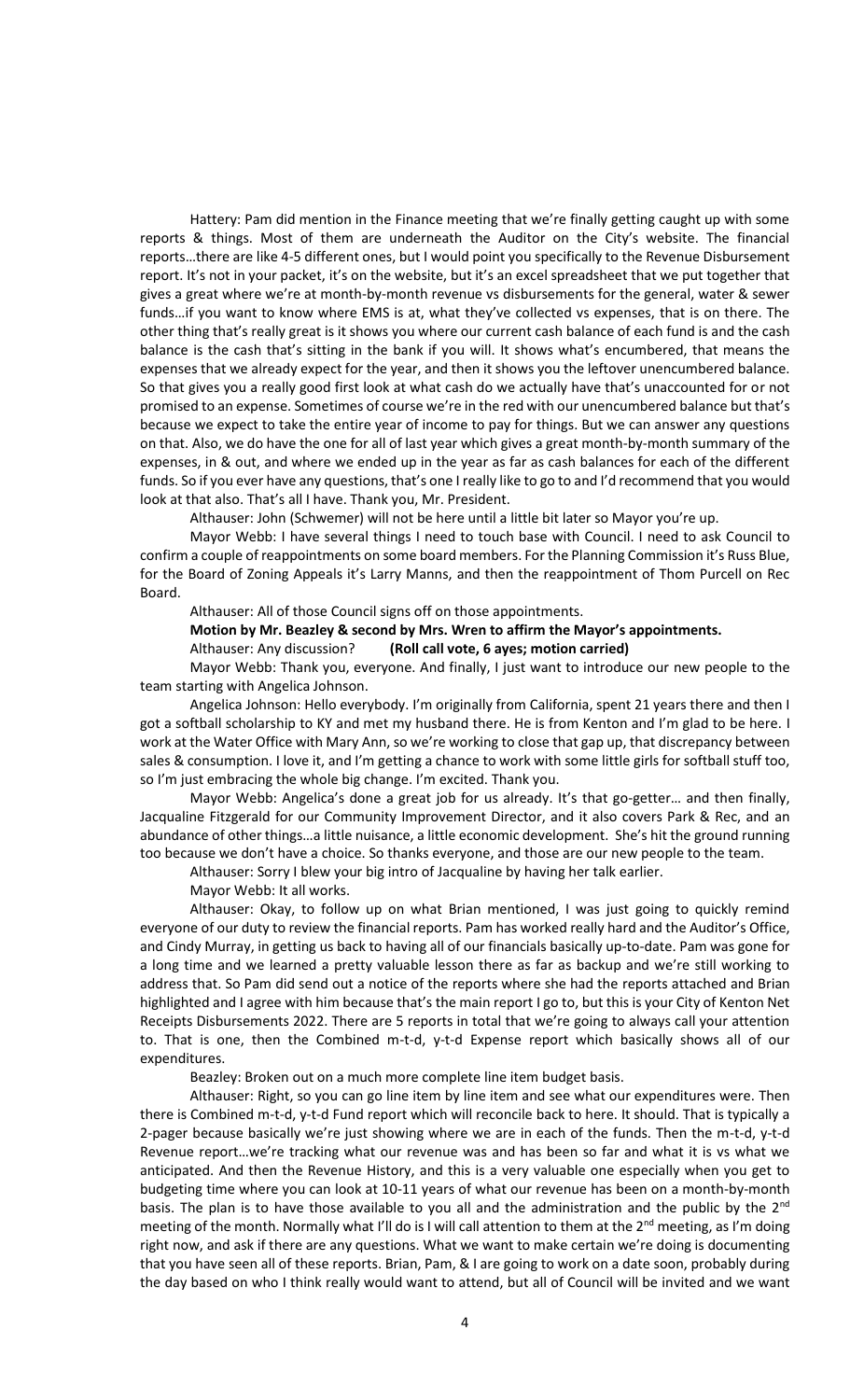to take an hour or so & just go over these reports in a little more detail. Say maybe a 3:00 PM-4:30 PM meeting one afternoon so that way Pam isn't outside of her work schedule and Ray can be here because of his work schedule, and I'm guessing Sue & Anda would want to sit in on that. But everyone is invited to take a little bit of time. So we'll get some dates together to get to you all.

## **REPORTS OF STANDING COMMITTEES AND/OR SPECIAL COMMITTEES:**

Finance – Beazley: I appreciate your bringing attention to those reports, Mr. President. That is the reason we schedule our Finance Committee meetings at the  $2<sup>nd</sup>$  meeting because this resource is available for us to utilize and have the most current data available. Finance did meet tonight and there will be a sizable piece of legislation presented at the next Council meeting I presume. Brian, please if you would communicate with Pam that we'd love the explanation piece to come along with it for the members of Council who were not able to attend the Finance meeting as to why we're doing this. Part of the reason is we had some carry over dollars that we were not necessarily anticipating. When we do the budget process, we look at what our revenues are and expenses. We don't try and spend more money than we take in. But because we had CARE's dollars & things coming in from the Federal Government dollars that hit us over the last 2 years, it allowed us not to spend some of our dollars in certain areas and we were then able to make some capital purchases that we plan to put in front of Council on this legislation next meeting. Two other things I'd note, Brian we indicated 2 new accounts or CD's and we got a little ding on one of our reports once for not reporting new accounts or Council approving new accounts…do we need to do that in some form tonight?

Hattery: I don't think so because we closed an account at a bank, so we no longer had an account at that bank. But this is not a new account or a new bank, so we didn't feel we needed to do that …

Beazley: I just wanted to consult with you so we dotted an i and crossed a T.

Hattery: I appreciate that, but I think we're okay.

Beazley: If you find that we are not if you ask that question, then come back to Council to officially approve the 2 new CD's that we put some of those additional investment dollars in. If you'll recall at the last meeting, I said something about & asked Brian specifically about why we were in a money market account rather than Star Ohio, and our folks have been diligent in looking at rate of return and finding where we can get our best dollars investment wise and that was the choices they made based on that for the best interests of the citizens and our tax dollars. So I just wanted to be sure we didn't cross that bridge without thoroughly vetting it. Finally, I would announce that we'll have in 4 weeks on March 28<sup>th</sup> at 6PM the next scheduled Finance meeting in these chambers. That's all I have, Mr. President.

Althauser: Any questions or Finance or David?

MOP - Wren: MOP hasn't met but I'm going to get with Cindy and see when we can meet sometime next month.

Public Utilities - Jones: I met with Cindy over the last couple of weeks and I reviewed an RCAP video presentation of the WTP & WWTP and the expectations, the training, and things that are involved with that. So I've spoken with Sue, and she is also going to watch that and I think Antwilla was going to watch it from home. We kind of talked with Pam tonight since Dave wanted us to possibly review the water increases that are coming. So Pam is willing to stay at work if it works with Cindy and Sue, so I'll get with them on those dates and we can move forward with that.

Streets - Lawrence: We will meet now that the snow hopefully starts leaving us alone.

Legislation – Althauser: I got a message from Antwilla and Legislation will be meeting on March 8<sup>th</sup> at 4:30 PM...

Beazley: That replaces the one scheduled for the 3<sup>rd</sup>. Lawrence: Yes. Althauser: Right. And it's at 4:30.

## **REPORTS FROM COUNCIL MEMBERS:**

Regional Planning – Beazley: We have not met.

Parks & Rec Board – Jones: What I talked about at the last meeting those notes are in your packet and then we have our next scheduled meeting on March  $9<sup>th</sup>$  at 6PM here in Chambers. Like Jacqualine said, it's a really strong board. Ray comes to the meetings & any Councilmember is encouraged to come if you'd like. It's a lot of information and I hope it keeps staying as strong as it is moving forward.

BKP – Althauser: BKP met last Monday. I don't have those minutes yet but nothing exceptional happened at that meeting. I believe I forwarded the last minutes on to you all and I'll continue to do that as soon as I receive them.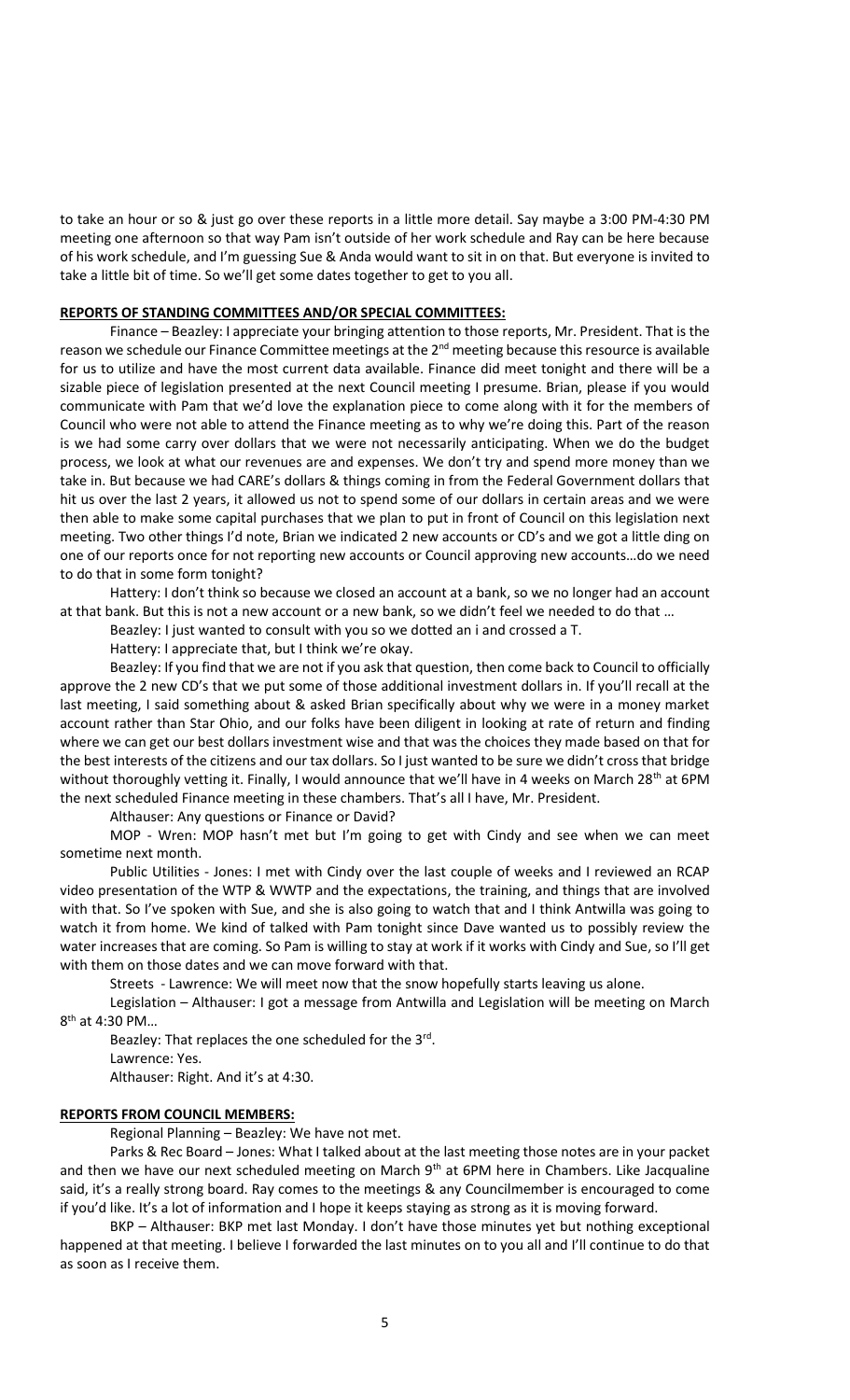## **OLD BUSINESS:**

None.

## **NEW BUSINESS:**

Althauser: I do have one item. I'd ask for a motion to excuse Antwilla. She did lose a battle with the ice.

#### **Motion by Mr. Beazley and second by Mr. Lawrence to excuse Antwilla Davis.** Althauser: Is there any discussion? **(Roll call vote, 6 ayes; motion carried)**

#### **ORDINANCES & RESOLUTIONS:**

Althauser: As you can see, we have no items on a  $3<sup>rd</sup>$  or  $2<sup>nd</sup>$  reading. We do have two in front of us for a  $1<sup>st</sup>$  reading.

### 1 st READING:

**ORDINANCE NO. 22-003, TITLE ONLY; AN EMERGENCY ORDINANCE TO APPROVE THE EDITING AND INCLUSION OF CERTAIN ORDINANCES AS PARTS OF THE VARIOUS COMPONENT CODES OF THE CODIFIED ORDINANCES; TO PROVIDE FOR THE ADOPTION OF NEW MATTER IN THE UPDATED AND REVISED CODIFIED ORDINANCES; TO PROVIDE FOR THE PUBLICATION OF SUCH NEW MATTER; AND TO REPEAL ORDINANCES AND RESOLUTIONS IN CONFLICT THEREWITH.**

Althauser: This is everything we did last year and everything the State did and the Feds did that we had to change because the State did and the Feds did.

Beazley: That's a good succinct definition.

Althauser: If you all want to get this off your plate, I would entertain a motion…

Schwemer: One thing I'd like to note is we can pass this legislation and still make the change, and in fact that's probably what I'm going to recommend, but the one component of this legislation (672.10) pertains to Fireworks. Again, because it's a change these are like automatically defaulted in our ordinances, but that is something the committee is going to be looking at next week…a new item of whether we will allow fireworks on the designated holidays. That's something we'll discuss because we can either allow them or we can restrict them in certain areas or certain times. This basically is pulling in the State passage of that and then it's going to be up to us to limit that if we so choose. Of course, obviously we're going to be seeking input from our safety departments, Safety Service Director, and the Administration as well because I think this is going to be an important issue. But that's just one component so if the decision is to go ahead and pass this, I'm fine with that because I think ultimately we'd look at doing a modification anyway to that. So I just wanted to throw that out there.

Beazley: Tonight's passage would in no way impact what the committee would choose to do going forward.

Schwemer: That is absolutely correct. Yep.

Althauser: And you don't have to do it tonight, I guess. This is one of those odd times where it isn't just a forgone conclusion, I guess. I would call attention to both Chief Donnelly & Chief Musser that legislation meeting one of the primary things they're going to discuss on the  $6<sup>th</sup>$  is this.

Murray: I'll send you an invite, both of you.

Chief Donnelly: Especially since I brought it up originally.

Althauser: Well, if I'm Chief Musser I'm just going to dump it on you. Ha. In other words, if you say it's illegal, fine we'll bust them. If you say it's not, I don't care.

**Motion by Mr. Beazley & second by Ms. Jones that the rules requiring legislation of a permanent or general nature to be read on three separate days, be suspended. Roll call vote, 6 ayes; motion carried. Motion by Mr. Lawrence & second by Mrs. Wren to approve Ordinance No. 22-003.**

Althauser: Is there any discussion? **(Roll call vote, 6 ayes; motion carried)**

# **RESOLUTION NO. 22-003, TITLE ONLY; A RESOLUTION AUTHORIZING THE SALE OF PERSONAL PROPERTY NOT NEEDED FOR MUNICIPAL PURPOSES, AND DECLARING AN EMERGENCY.**

Althauser: After the fact we decided there were 3 more items from the Police Department to add…you should have a piece of paper that has those items detailed in front of you and 1 item out of the WWTP, which is a loader. The request is to amend the Resolution to add those items.

## **Motion by Mr. Beazley & second by Mr. Lawrence to amend Resolution No. 22-003 to add the 4 items as listed on the auxiliary sheet.**

Althauser: Is there any discussion on the amendment? **(Roll call vote, 6 ayes; motion carried)** Okay, so Resolution No. 22-003 has been amended, but I don't know the time frame on this. Is there a hurry to sell these items?

Murray: No.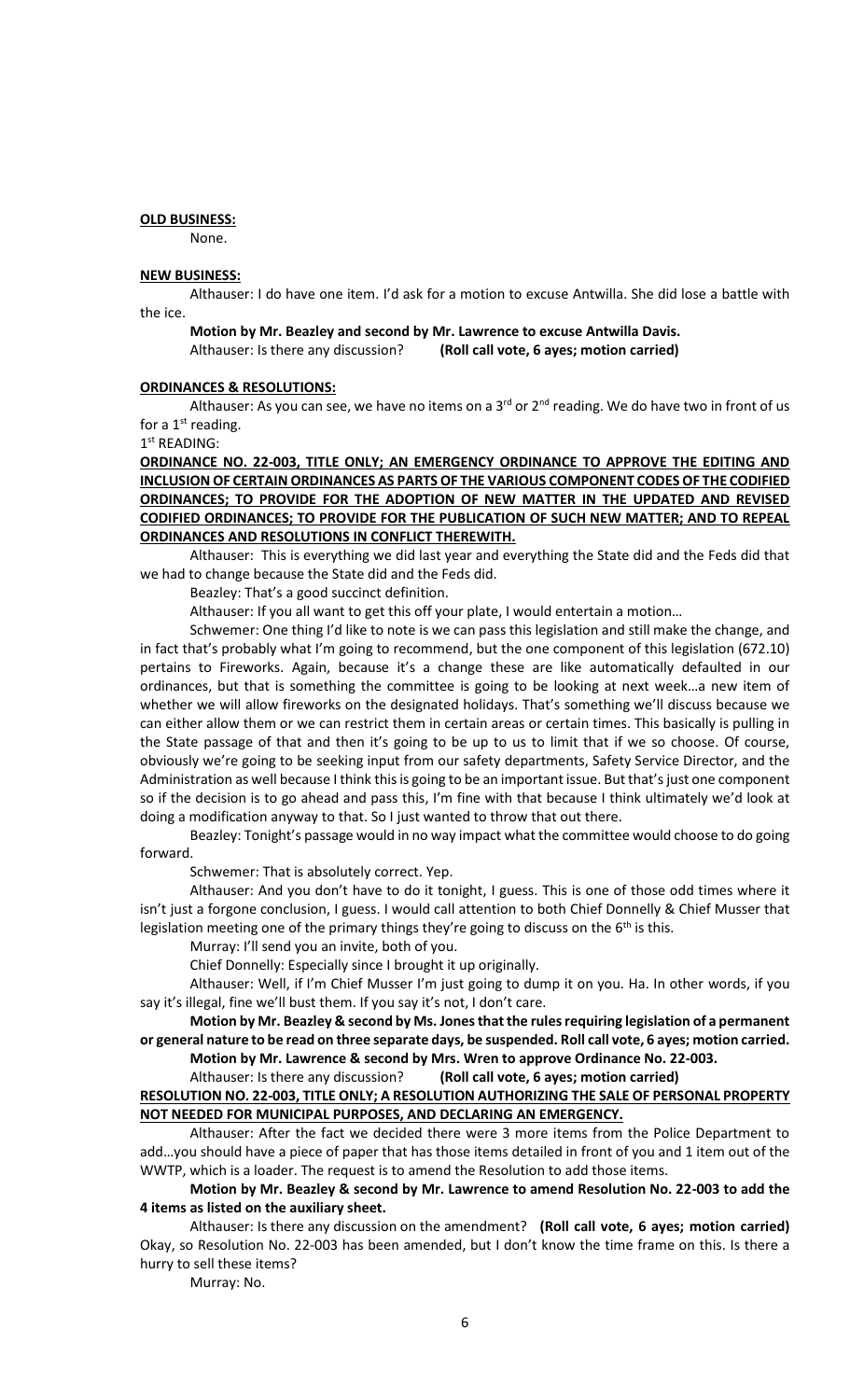Althauser: Okay, then we can read this again in 2 weeks as amended. And you can amend it again if you find more things to sell.

Mayor Webb: That might just happen.

## **SCHEDULING OF COMMITTEE MEETINGS:**

Althauser: I tried to write a few down. Finance is March  $28<sup>th</sup>$  at 6PM, MOP will be meeting soon, Public Utilities will meet soon, Streets will be meeting as needed, Legislation will be on March 8<sup>th</sup> at 4:30PM here in Chambers and the number one item will be the fireworks and what they're already working on as far as commercial nuisances. Are there any others that I'm missing?

## **OTHER MATTERS:**

None.

## **COMMENTS FROM THE PUBLIC:**

Bart Steele: My name is Bart Steele and I hate to keep bringing these issues up, but the intersections of roadways and crosswalks are not cleared. For me the scooter is harder than heck to get through there sometimes. Also, I realize this is a street issue, but intersections have divots like between the street and the curb…like tonight I was on my way here and I turned on (? Street) and sure enough a car came close to me, so I turned and my wheel went right in the divot area and tipped me over into a water puddle. So I'm all wet and dirty and what not. I'd like to see more filling of the divots in the street and just try to level things out…it doesn't really cost a lot to put a little rock in there and add blacktop on top of it. Thank you.

Mayor Webb: Thanks, Bart. Althauser: Thank you. Any questions for Bart?

## **COMMENTS FROM THE NEWS MEDIA:**

None.

## **COMMENTS FROM COUNCIL MEMBERS AND ADMINISTRATION:**

Chief Bruce Donnelly: On February  $14<sup>th</sup>$  I got 6 of our firefighters started in their Advanced EMT class. We are hosting it at our Station so that's going to be helpful in terms of manpower & staffing. They should conclude that I believe it's mid-June they'll be done with that. We did get a Confined Space Refresher Class scheduled for the end of March, so that will be basically City employees that were involved with that last year. We're going to kind of do a lecture program and then some hands-on training with our equipment. So we've got those things coming up. Then what we applied for with the Community Foundation is…the product is called Aqua Eye and it's a handheld sonar device that uses sonar and artificial intelligence to distinguish between debris and potentially human bodies under the water. So with some of the incidences we've had here in town plus around the community that our dive team has been involved with, we just felt like this was a really good tool that we can add to our other devices in terms of the boats besides the sonar we have with the boats. This is something we can deploy a whole lot quicker…one person can take it into the water and basically scan roughly 2 acres in a period of about 2 minutes or 5 minutes excuse me. It's something that is going to help us target our search and hopefully reduce our search times if we can get this. So that's what we're looking for there. Other than that, that's about all we have going on right now.

Althauser: Thank you, Chief. Chief Musser, you're going to have a couple of gentlemen here in 2 weeks to give some awards to?

Chief Dennis Musser: Yes, that's my plan. I think Brenda got me on the agenda for the next Council meeting. I just want to put this out there that we're giving a Civil Service Exam to establish an Eligibility List for Patrolman. We don't have any immediate openings, but we don't have a list either so if we were to lose somebody we'd be in a bad way. So we're going to be giving that on…Brenda, when's the test?

Clerk: April  $7<sup>th</sup>$  at 1:00 PM.

Chief Musser: Okay. So we're going to be going to the evening academy's this week and next week to try and recruit some people to come over and take our test. But I was informed today that Apollo's class is a whopping 9 students in the entire Criminal Justice program, so it's slim pickings but we'll see what we can do. I believe the filing deadline for that will be 2 weeks prior so if you know anyone that wants to be a Police Officer then certainly put it out there.

Beazley: Welcome to our new folks, glad to have you onboard, and glad to have you back onboard. I appreciate the informational piece from our Water Crew guys tonight, that was nice.